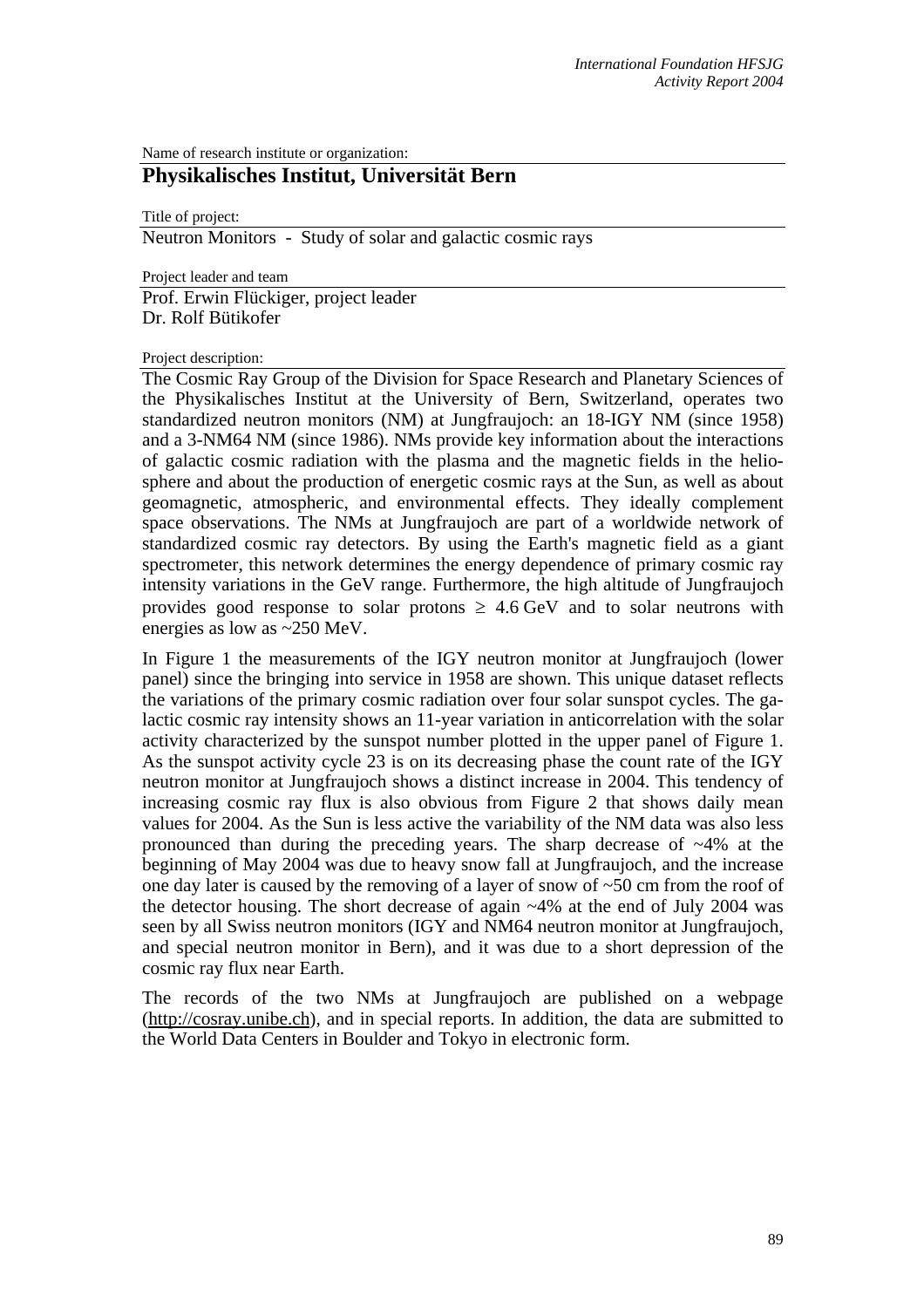

Figure 1: Smoothed sunspot numbers (top panel), pressure corrected monthly average counting rates of IGY neutron monitor at Jungfraujoch (bottom panel) for the years 1958-2002. The neutron monitor count rate is expressed in relative units with respect to May 1965.



Figure 2: Pressure corrected relative daily counting rates of the IGY neutron monitor at Jungfraujoch for 2004.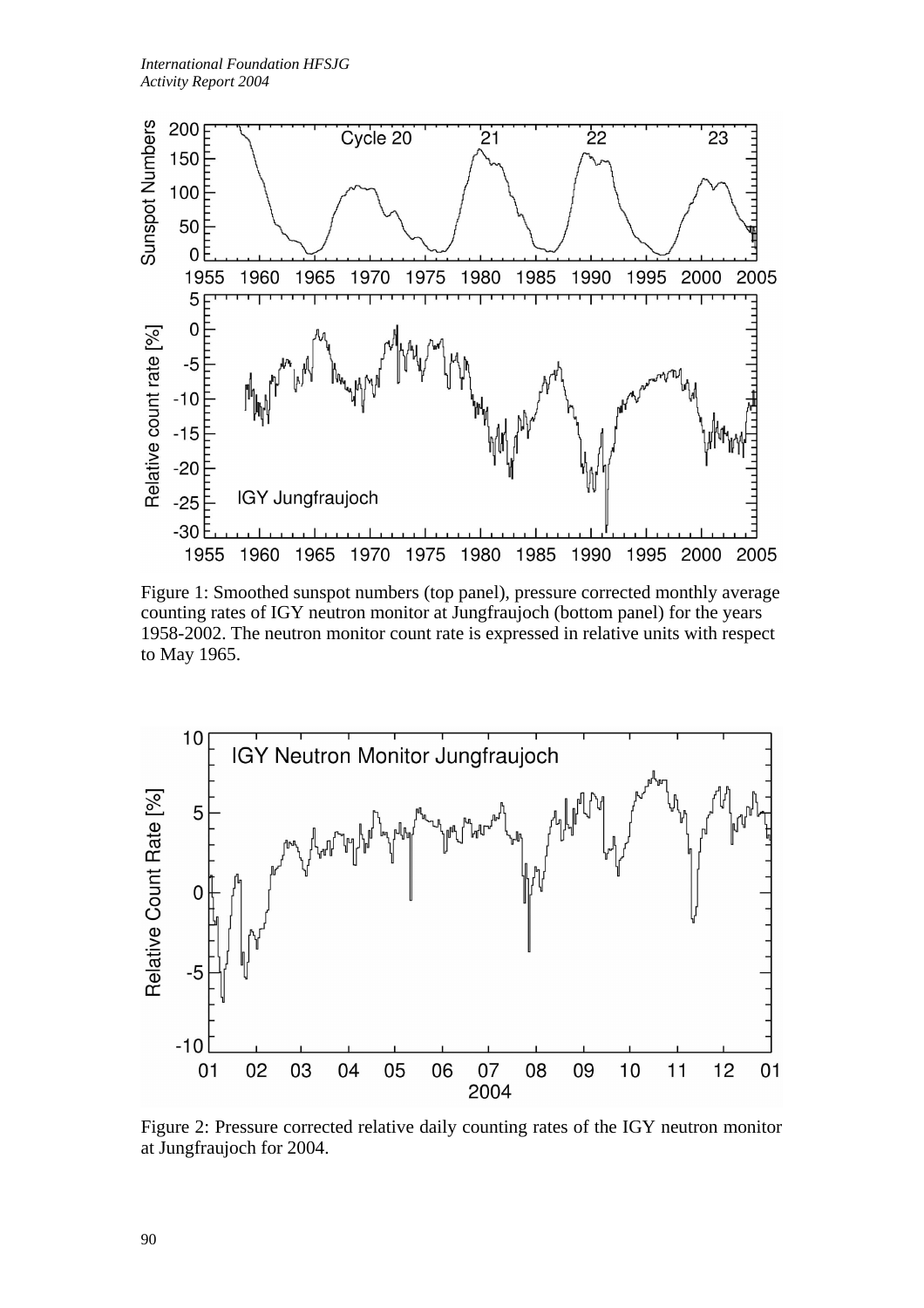Key words:

Astrophysics, cosmic rays, neutron monitors; solar, heliospheric and magnetospheric phenomena

Internet data bases:

http://cosray.unibe.ch

Collaborating partners/networks:

International Council of the Scientific Union's (ICSU) Scientific Committee on Solar-Terrestrial Physics (SCOSTEP)

World Data Centers A (Boulder), B (Moscow), C (Japan), International GLE database

Scientific publications and public outreach 2004:

## **Conference papers**

Flückiger, E.O., R. Bütikofer, L. Desorgher, M.R. Moser, Y. Muraki, Y. Matsubara, T.Sako, H. Tsuchiya, and T. Sakai, The giant Forbush decrease in October/November 2003: Data analysis for the solar neutron detector at Gornergrat, 19th European Cosmic Ray Symposium, Proceedings, Florence, Italy, 2004, to be published in the International Journal of Modern Physics A.

Moser, M.R., E.O. Flückiger, R. Bütikofer, L. Desorgher, Y. Muraki, Y. Matsubara, T. Sako, H. Tsuchiya, and T. Sakai, The Extreme Solar Events and the Giant Forbush Decrease in October/November 2003: Analysis of Ground-based Cosmic Ray Data, 35th COSPAR Scientific Assembly, Paris, France, 2004.

Address:

Physikalisches Institut Universität Bern Sidlerstrasse 5 CH-3012 Bern

Contacts:

Rolf Bütikofer Tel.: +41 31 631 4058 Fax: +41 31 631 4405 e-mail: rolf.buetikofer@phim.unibe.ch URL: http://cosray.unibe.ch